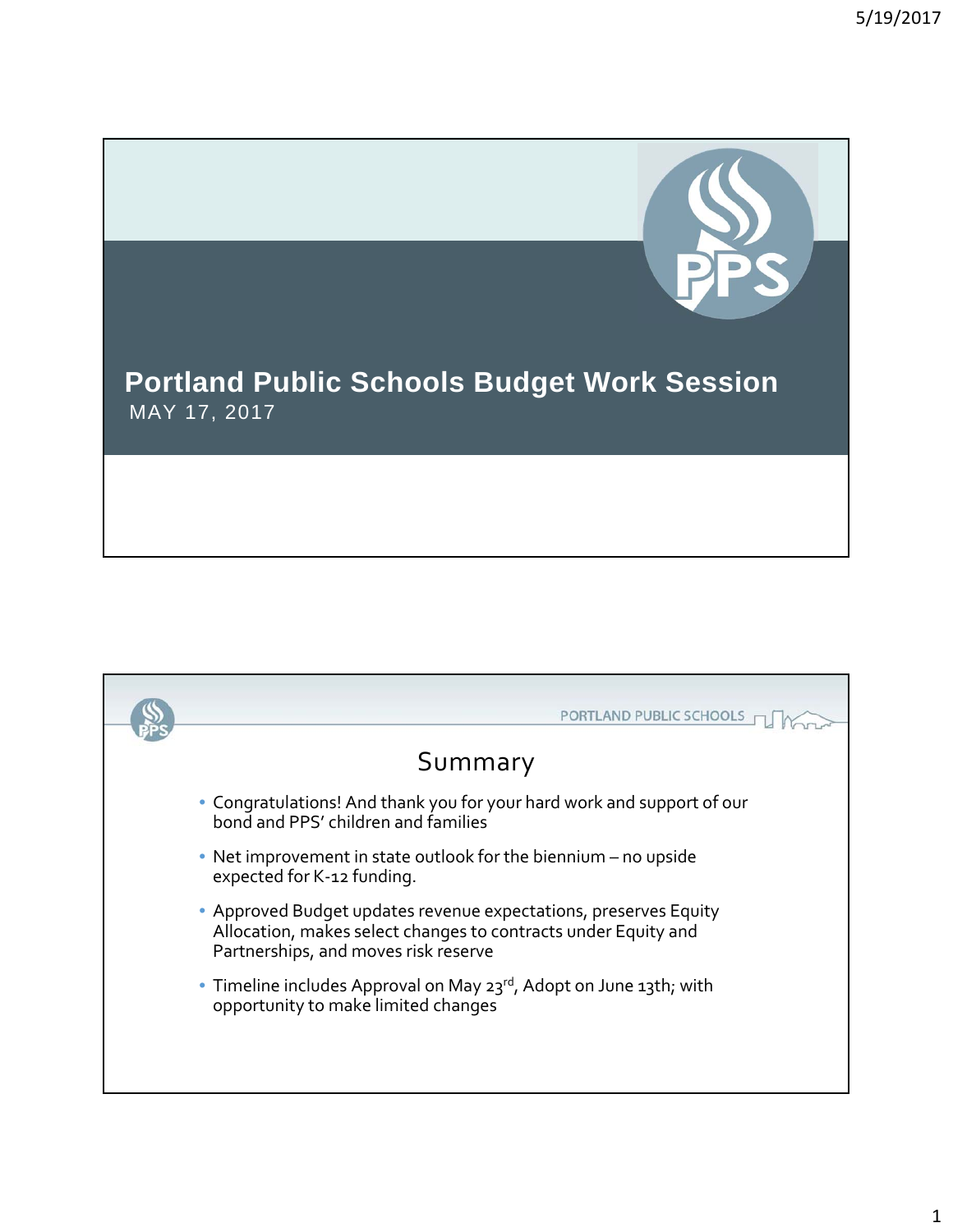

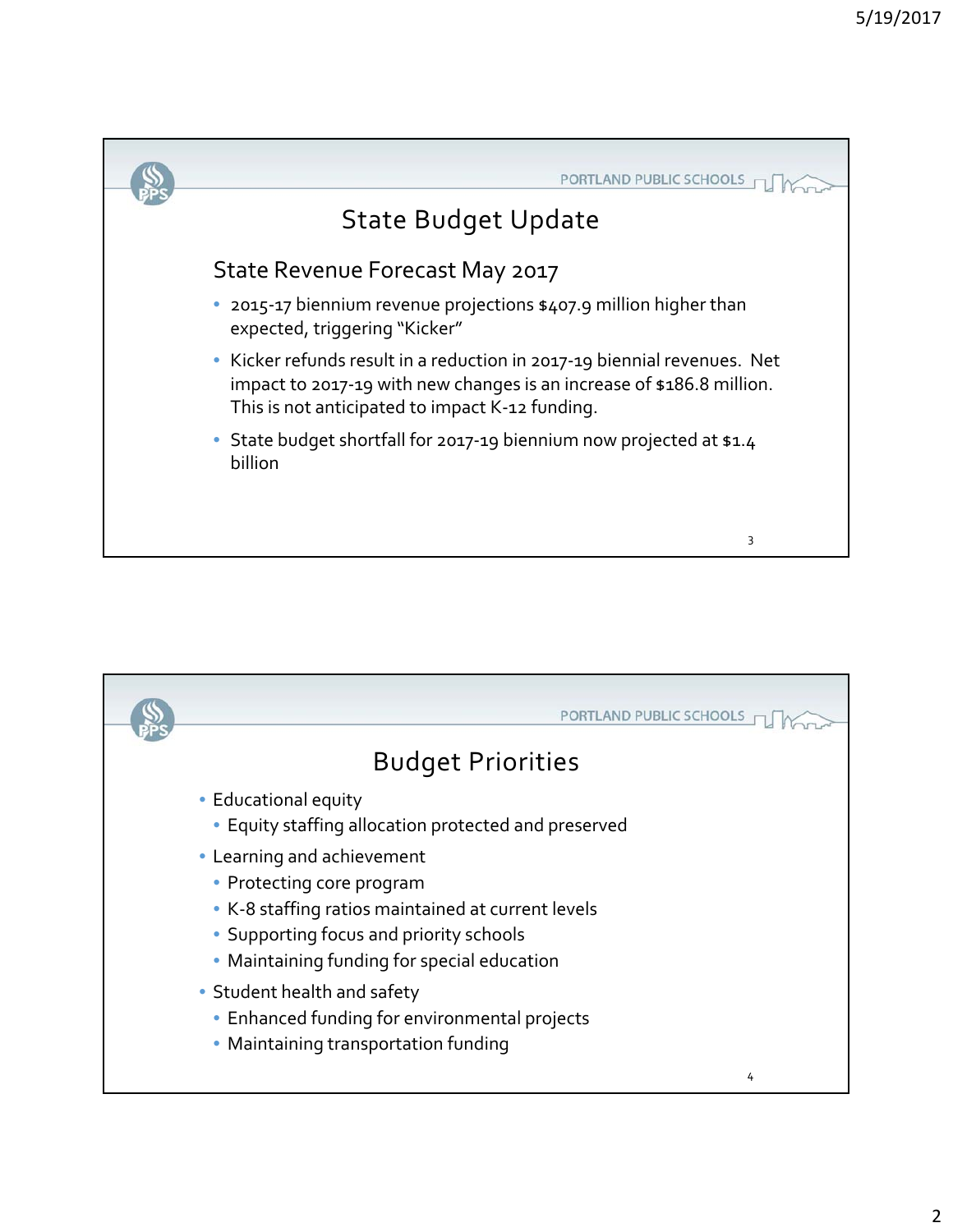

• School staffing

5

|  | PORTLAND PUBLIC SCHOOLS<br>Balanced proposed budget 2017-18 |                            |       |                          |       |        |
|--|-------------------------------------------------------------|----------------------------|-------|--------------------------|-------|--------|
|  |                                                             |                            |       |                          |       |        |
|  | General Fund<br><b>USD in Millions</b>                      | <b>Forecast</b><br>2016-17 |       | <b>Budget</b><br>2017-18 |       | Change |
|  | <b>Beginning Balance</b>                                    | \$                         | 37.8  | \$                       | 19.9  |        |
|  | <b>Total Revenue</b>                                        |                            | 565.5 |                          | 596.4 |        |
|  | <b>Total Resources</b>                                      |                            | 603.3 |                          | 616.3 | 2%     |
|  | <b>Total Expenses</b>                                       |                            | 583.4 |                          | 591.4 |        |
|  | Contingency                                                 |                            |       |                          | 24.9  |        |
|  | <b>Total Requirements</b>                                   |                            | 583.4 |                          | 616.3 | 6%     |
|  | <b>Ending Balance</b>                                       | $\mathsf{\hat{S}}$         | 19.9  | \$                       |       |        |
|  |                                                             |                            |       |                          |       |        |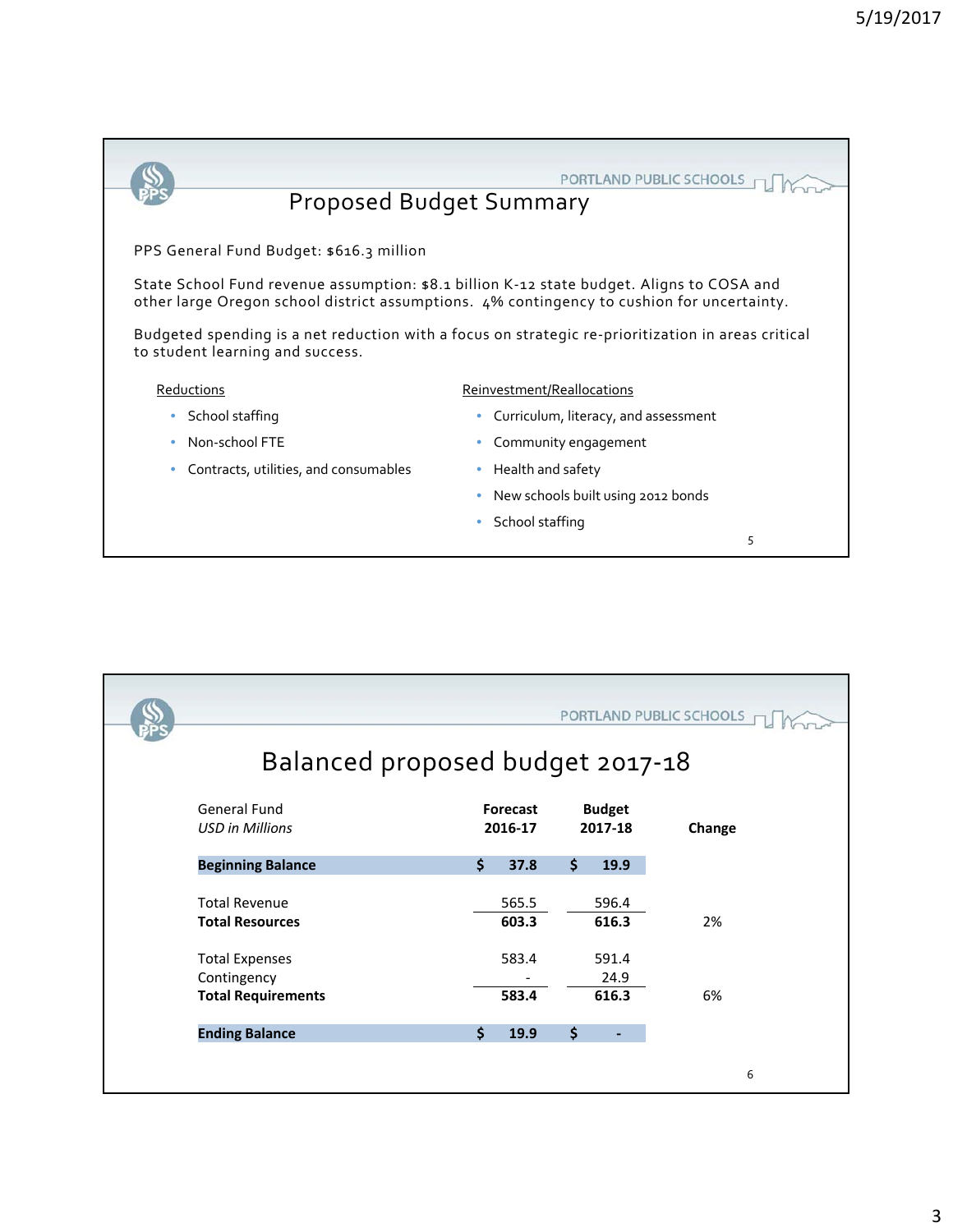